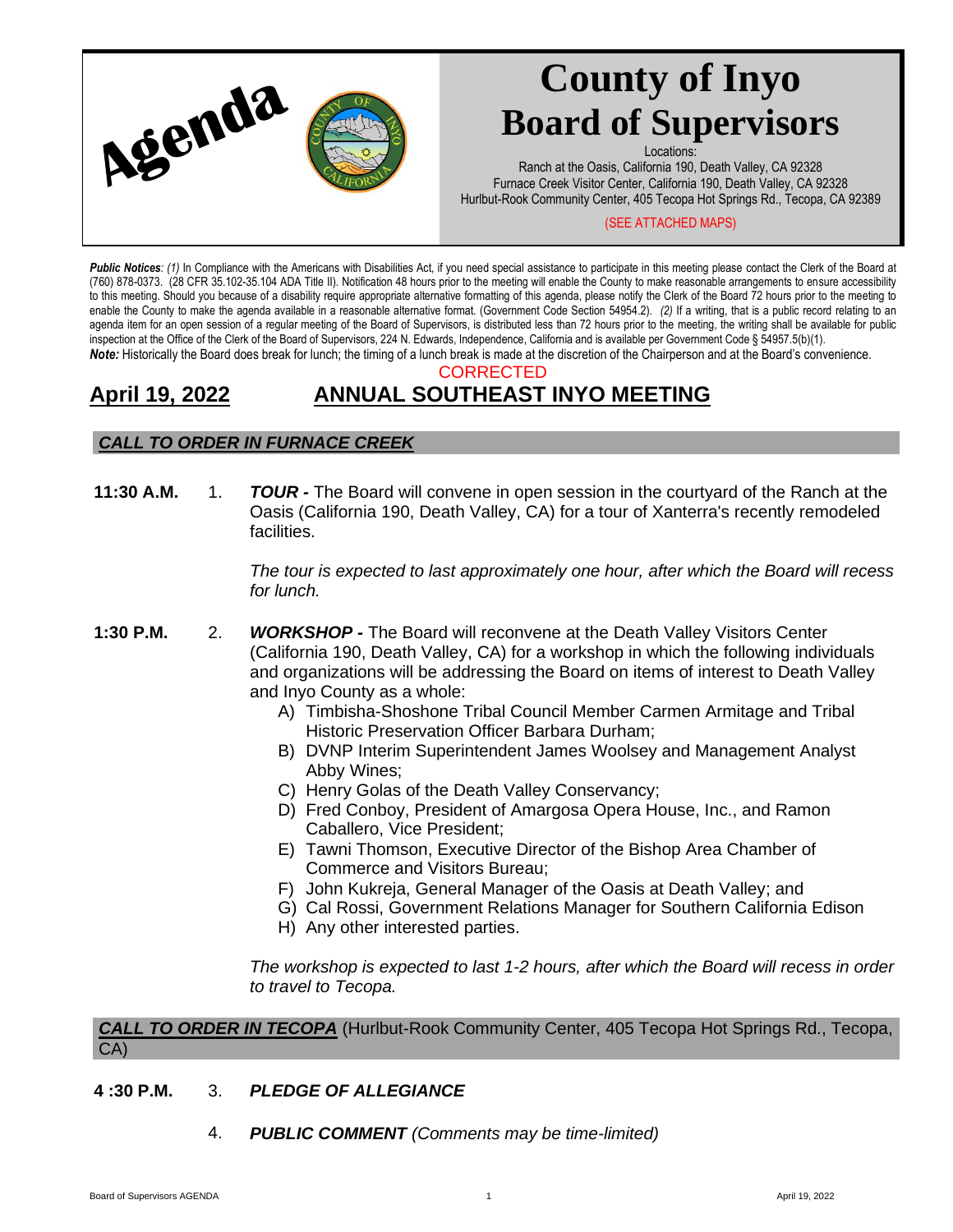# 5. *COUNTY DEPARTMENT REPORTS*

- 6. *PRESENTATIONS/UPDA0TES -* The following individuals will address the Board:
	- A) Death Valley Unified School District Superintendent Jim Copeland with a report on the school district;
	- B) Robin Flinchum, reporting on the Tecopa Water Kiosk and Southern Inyo Fire Protection District;
	- C) Paul Barnes of Tecopa Hot Springs Conservancy, the concessionaire of Tecopa Hot Springs Campground, with an update on the campground;
	- D) Cal Rossi, Southern California Edison Government Relations Manager, with an update on SCE services and projects
	- E) Inyo County Public Works Director Mike Errante, reporting on the Tecopa Sewer Lagoon; and
	- F) Inyo-Mono Ag Commissioner Nate Reade, with an update on commercial cannabis

*CONSENT AGENDA* (Items that are considered routine and are approved in a single motion; approval recommended by the County Administrator)

- 7. **County Administrator -** Request Board approve Amendment No. 11 to the contract between Gregory L. James, Water/Environmental Attorney Regarding Natural Resources, and the County of Inyo by extending the term of the contract from July 1, 2013 to June 30, 2023, contingent upon the Board's adoption of the Fiscal Year 2022-2023 Budget, and authorize the County Administrator to sign.
- 8. **Public Works -** Request Board: A) declare SealMaster of Bakersfield, CA the successful bidder for mastic material and kettle rental per Bid No. RD22-01; and B) authorize the purchase of two (2) truck loads of mastic material and six (6) months' rental of an appropriate kettle from SealMaster for an amount not to exceed \$94,259.70.

## *COMMENT* (Portion of the Agenda when the Board takes comment from the public and County staff)

10. *PUBLIC COMMENT (Comments may be time-limited)*

## *BOARD MEMBERS AND STAFF REPORTS*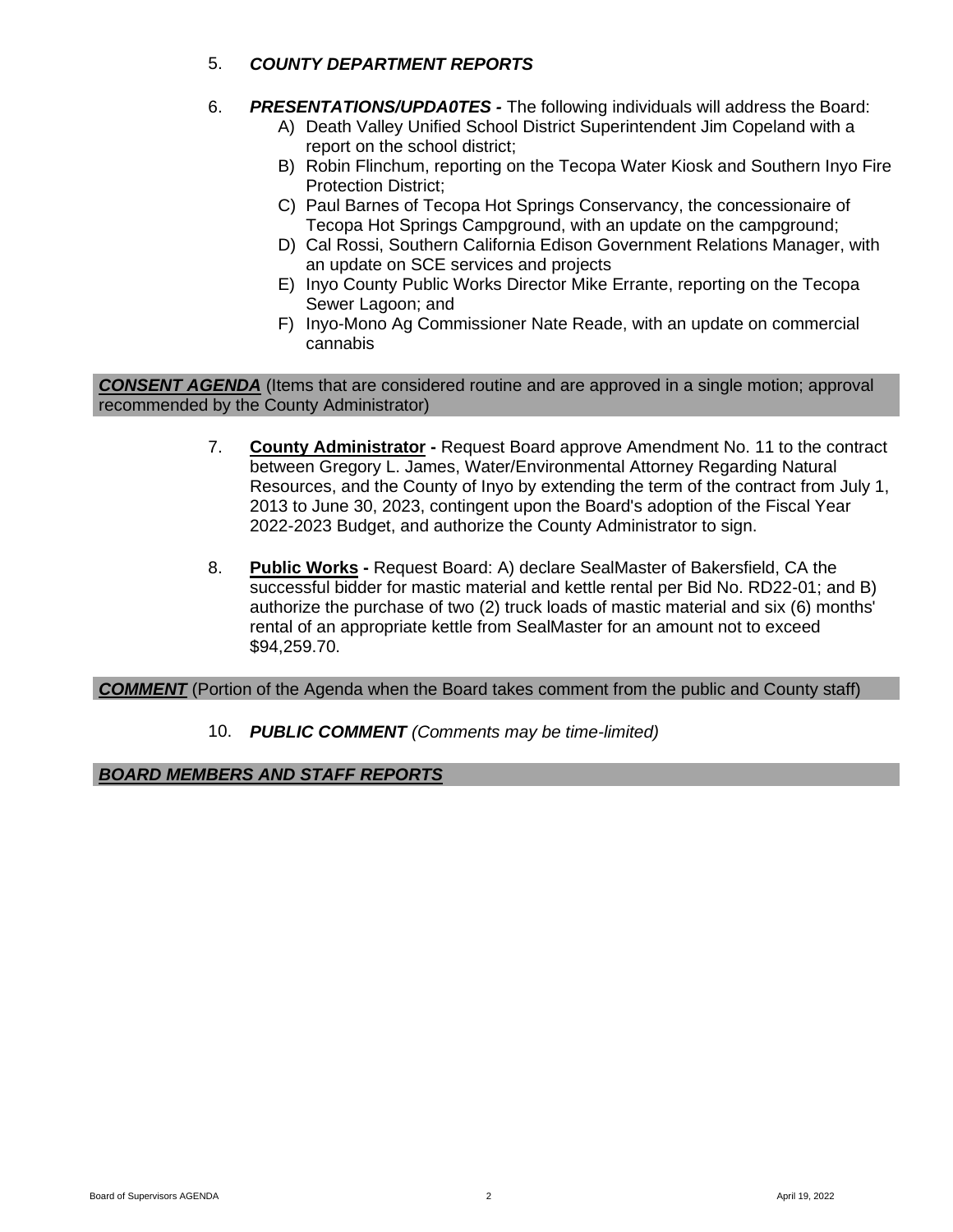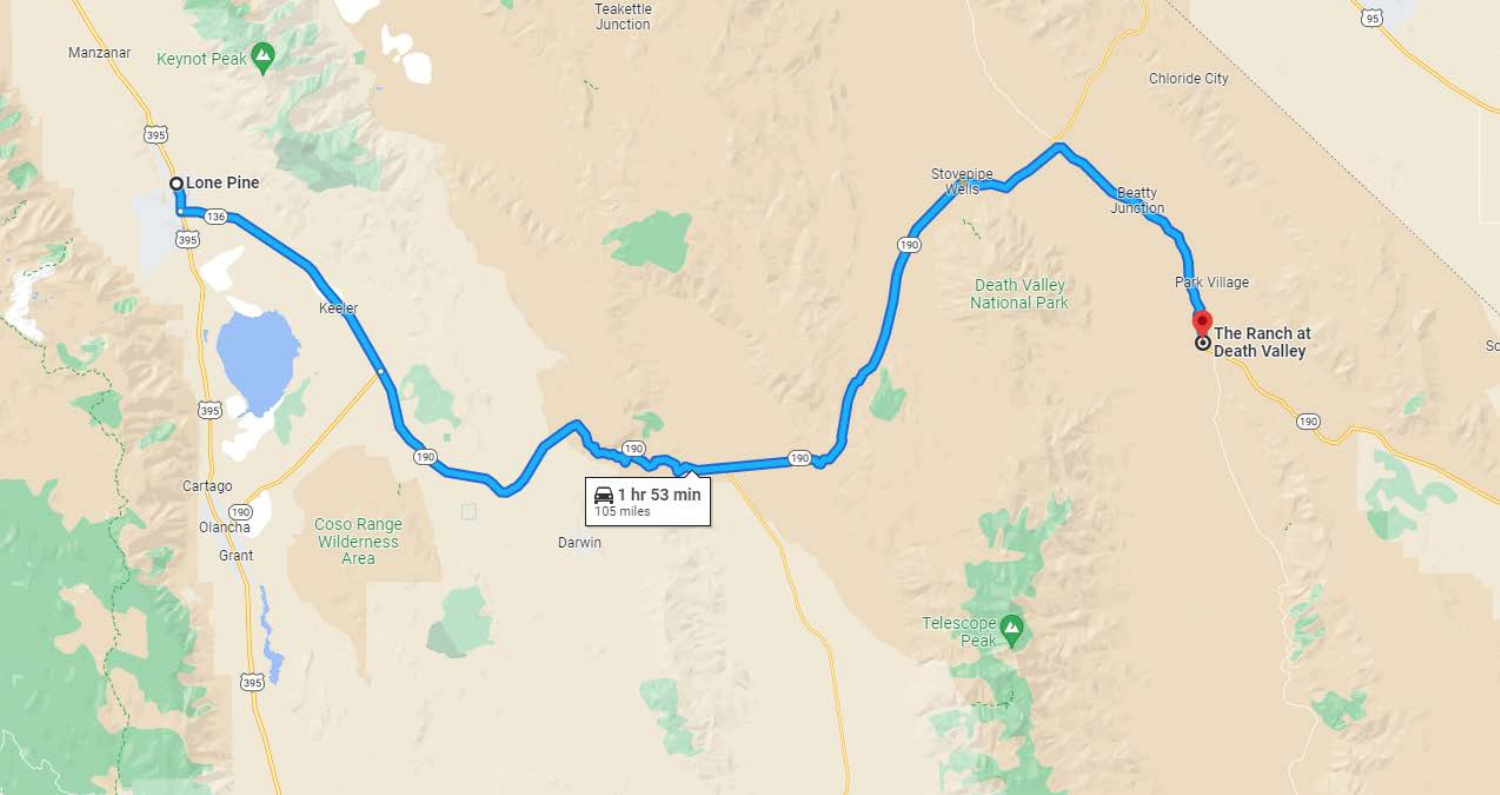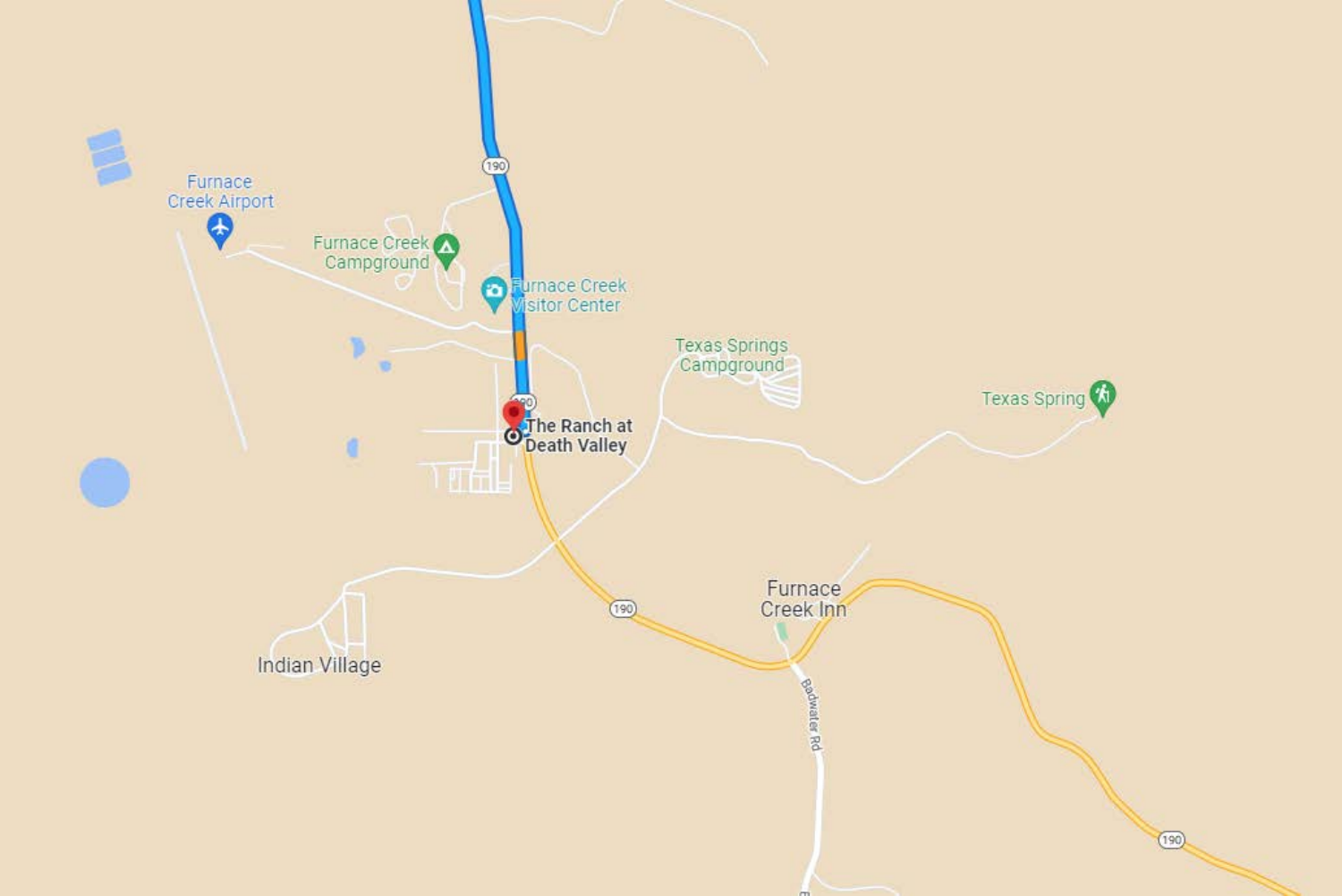